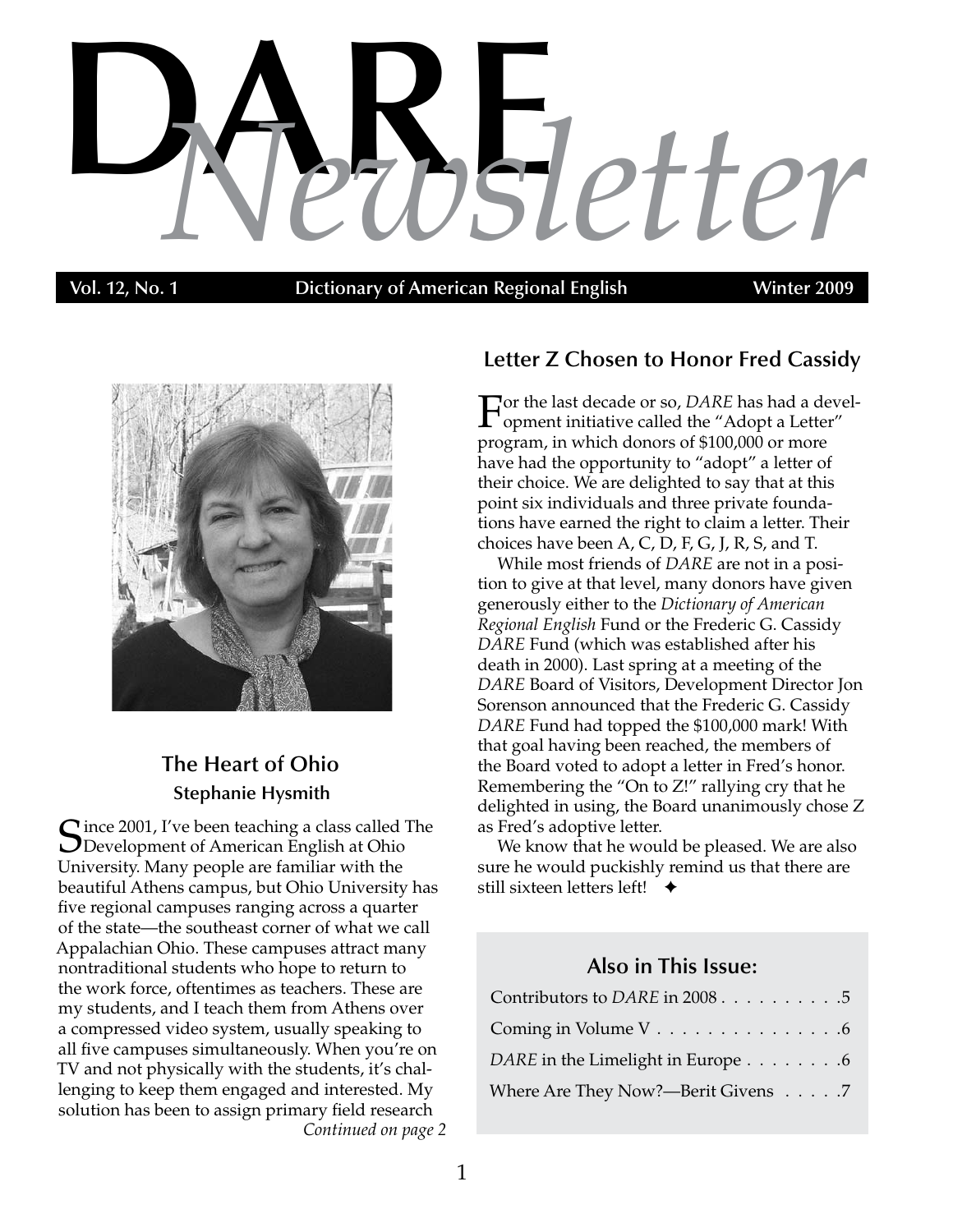**The Heart of Ohio** *Continued from page 1*

papers and then have the students share their experiences with the class.

I've been a fan of *DARE* for years, and have always enjoyed reading the *DARE Newsletter.* In fact, several of the articles are included in my course materials. When I thought about how I could utilize *DARE* in my classroom, the first hurdle was that not all of the campus libraries had even the first volume. I whined and squeaked about how their penurious policies were preventing me from developing my course. Finally, all purchased copies.

I introduce my students to *DARE* by hauling in my copy of Volume I to show them. Then I settle them in for story time. I set the stage by telling them what was going on in the country then the mid-1960s—the Vietnam War protests, the American Civil Rights Movement, flower power, and hippies. I tell them about Frederic Cassidy and his labor of love, the *DARE* project, which he began in 1963. I tell them the wonderful anecdote about his being in Jamaica and hearing some locals talking disparagingly about the foreigners. (He responded in fluent Jamaican and ended up being welcomed into their homes.) And then I read Sharon Huizenga's very vivid recollections of working as a *DARE* Fieldworker (from the Spring/ Summer 2005 issue of the *DARE Newsletter*), camping out in her Word Wagon in the mountains of Virginia, collecting regional expressions, and sharing meals with her informants, not to mention trying her hand at squirrel hunting. After hearing her story, one student was ready to pack up and head out; he thought nothing could be more ro-

**The last half-century, I have worked on the now-completed, nine-volume edition of** *T* **Collected Poems of John Clare, 1793-1864, Clare Press, Oxford. Clare has recently come to be** *n* the now-completed, nine-volume edition of *The Collected Poems of John Clare, 1793-1864,* Clarendon Press, Oxford. Clare has recently come to be recognized as one of the most important English Romantic poets. I am in the process of checking my Clare glossaries against *DARE,* with remarkable results. It is intriguing how many of Clare's dialect words still survive in regional use in the USA (even when they've vanished from use in Great Britain). Because so many of the entries in *DARE* are from *speakers* of dialect (rather than simply the *writers* of it), the text is extraordinarily valuable. No one interested in the dialect-forms of English could help but be fascinated by *DARE.*

Eric H. Robinson **"** M.A., Litt.D., Cambridge University mantic and wonderful than traveling the country collecting words.

The students' assignment is to create a questionnaire by selecting a variety of cues from the original *DARE* Questionnaire, and then report on the responses from fifteen informants. They can work alone or in groups. My assignment sheet includes this caveat: "Some informants will be worried about giving the 'correct' answer. Explain that there are no correct answers, that you are simply replicating the fieldwork of the *Dictionary of American Regional English,* and that diversity is the spice of life." Some of them use that line to good effect. Others report that they've gotten responses such as "You're just trying to make fun of me." One student had a dilemma in how to report a response from one of her informants. When asked what she called the small black animal with a white stripe down its back, the informant replied, "Well, I know people call it a *skunk,* but it's really a *polecat.*" Sometimes I think the stories of the difficulties in getting informants to respond do more to drive home the reality of dialects than the actual exercise.

One woman from the Chillicothe campus took my advice to ask older people—I tell my students they've been around longer and they know more and visited a nursing home. Of course, the residents were thrilled by her visit and shared many creative expressions. She seemed to think they felt validated and appreciated for their ability to help her just by recalling what expressions they could remember.

Another student from Zanesville took advantage of a power outage at work. She said, "Hey, while we're just waiting around, how about helping me with a project for school?" Her co-workers laughed and laughed and kept thinking of one answer after another.

One student told us his mother was in a nursing home, suffering from Alzheimer's disease. She kept saying something about a *press,* and no one knew what she meant. Finally, an elderly aunt said the mother was referring to a *clothes press;* she meant a wardrobe or closet. I asked a lady from my quilt guild, who was in her eighties at the time, if she had ever heard of a *press.* "Of course," she replied. (This is the same lady who couldn't believe I had anything to do with the field of education, judging from my conversations with other quilters about dialects. She said, "You are as funny as Scratch!"—which I then had to look up to discover it meant the devil.)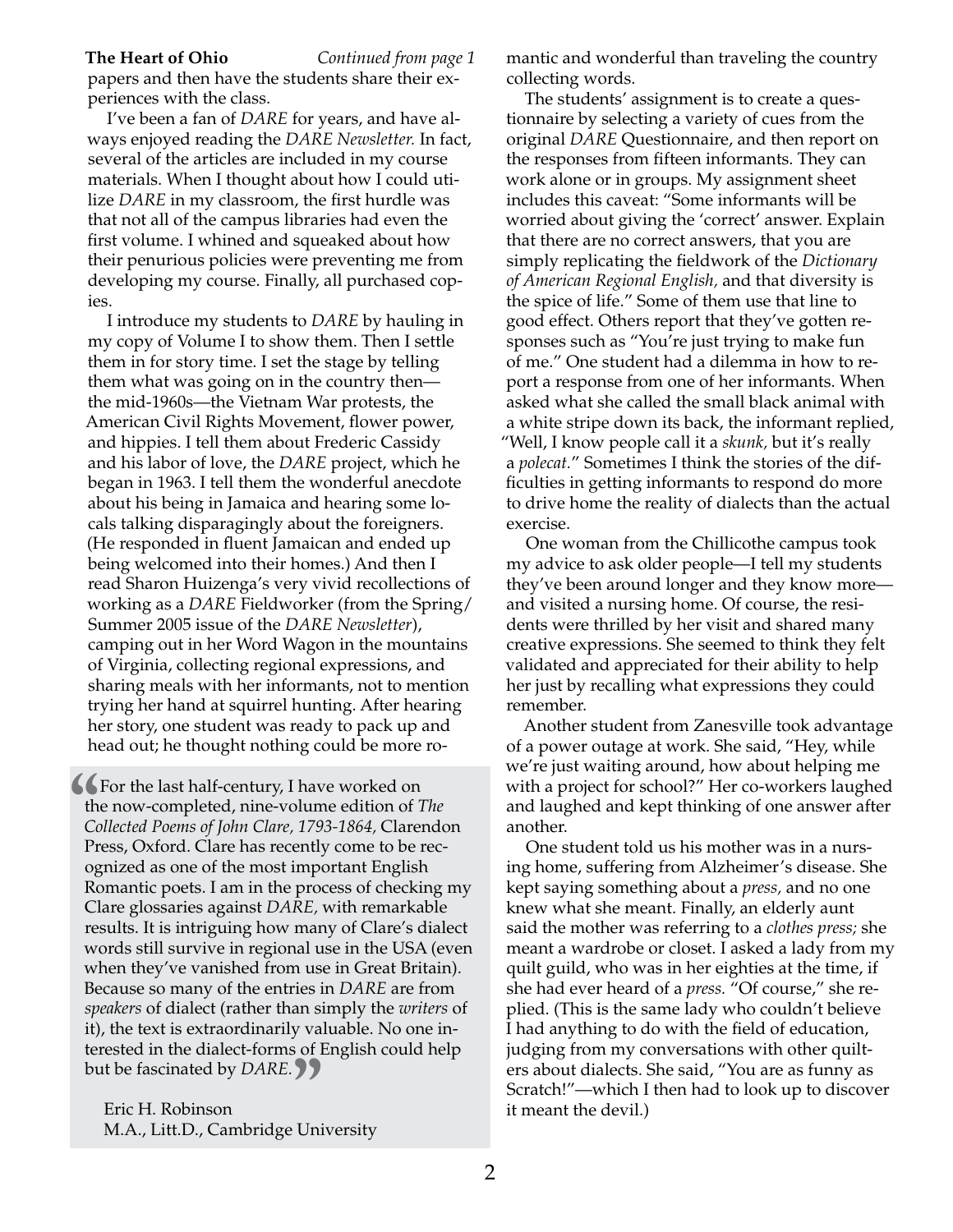Whether people around here say *poke, sack,* or *bag* has been on many students' questionnaires. This led one woman from the Ironton campus to tell a story. (Ironton is in the southern part of the state, right on the Ohio River across from Kentucky, and the local residents' dialect is influenced by their southern neighbors.) She worked part-time at a convenience store. One evening a young cashier came running over to her and said, "Tessa, there's a man over there who's really mad at me."

Tessa went over to the man, who was quite red in the face, and asked what was wrong. He said, "I told her I wanted a poke."

"Yes," she said, "and what did she do?" "Why, she poked me!"

Another student related a story about the time her boyfriend's car broke down at the top of a hill. He was going for help, looked back, and shouted to my student, "Chock the tire!"

"What?" she asked.

"Chock the tire!"

"What?"

The car rolled down the hill into a tree. That's how we sometimes learn new terms. A *chock* is a wedge or block of wood that's meant to prevent the movement of a wheel—a new one on me, too.

The Eastern campus in St. Clairsville is also on the Ohio River, but north, across from Morgantown, West Virginia. A student there told about an argument she had with some family and friends while watching the Super Bowl. She insisted that *pigs in a blanket* were those little hot dogs wrapped in dough and baked. Her husband insisted that *pigs in a blanket* were cabbage rolls. This started quite a conversation, with students from some of the centrally-located campuses in Lancaster and Chillicothe having never heard of such a thing and a couple of students from the other Ohio River campus in Ironton saying yes, their grandmothers called them that. The older students from St. Clairsville said that when they were in elementary school, the cafeteria would post daily lunch menus on a board and *pigs in a blanket* were, indeed, cabbage rolls.

I was amazed—this was my first quarter teaching this class—and mentioned it to my husband's administrative assistant. "You wouldn't believe what my students told me today," I started, and told her about the cabbage rolls.

"Well," she replied, "in my part of Morgan County, *pigs in a blanket* means a ground pork casserole with a biscuit topping." I nearly fell over.

One of the administrators from St. Clairsville related a funny story to me. She was visiting Phoenix and went into a butcher shop. "Do you have *city chicken*?" she asked. (*City chicken* is breaded, skewered pork served covered with gravy and is, apparently, quite popular in St. Clairsville. According to the *Fannie Farmer Cookbook,* this was a favorite recipe during the Depression, when chicken was more expensive than pork.)

"No, ma'am," she was told. "All of our chickens come from the country."

I get the same range of diversity across campuses when we discuss what folks call *green* or *bell peppers*. Students from elsewhere in Ohio are often stunned to learn that many locals in Athens call them *mangoes.* Others say their mothers or grandmothers make stuffed *mangoes.*

I tell them how I went into a local grocery where they had both the tropical fruit and the green pepper on sale for \$0.50. When I checked out, the cashier picked up the fruit and asked what it was. "A mango," I replied. She looked down at the bell pepper. "It's another kind of mango," I explained, and she nodded and rang me up.

I hear protests of "That's wrong! A mango is a tropical fruit." Hmmm. Yes, indeed. I tell them that my stepfather grew up in Tennessee. I asked him once, "Joe, did you ever call a bell pepper a *mango*?"

"Yes," he replied, "until I moved to Cincinnati and everyone told me I was wrong." He still remembers feeling stupid and ignorant sixty years later.

*It's not wrong, it's just different* is the mantra I try to get my students to intone in these confrontations about regional variation. I feel validated when I get e-mails from my students saying "I'll never make fun of my mother again."

The fun part, for me, comes when I read the reports. I have pages of scribbled notes with county names, ages of informants, whatever I could jot down. Joan Hall has received e-mails from me in which I remark about the range of counties in which informants use the term *slickery,* for example. It is so enlightening for all of us when students report on something no one in the group has heard before and we later find the term, as well as its range of use, validated in *DARE.* 

Here are some examples of words and phrases collected by my students:

*Adam Smithing—*being a copycat *boo, dipset, honeydip—*nicknames for a sweetheart *booter—*a flirty guy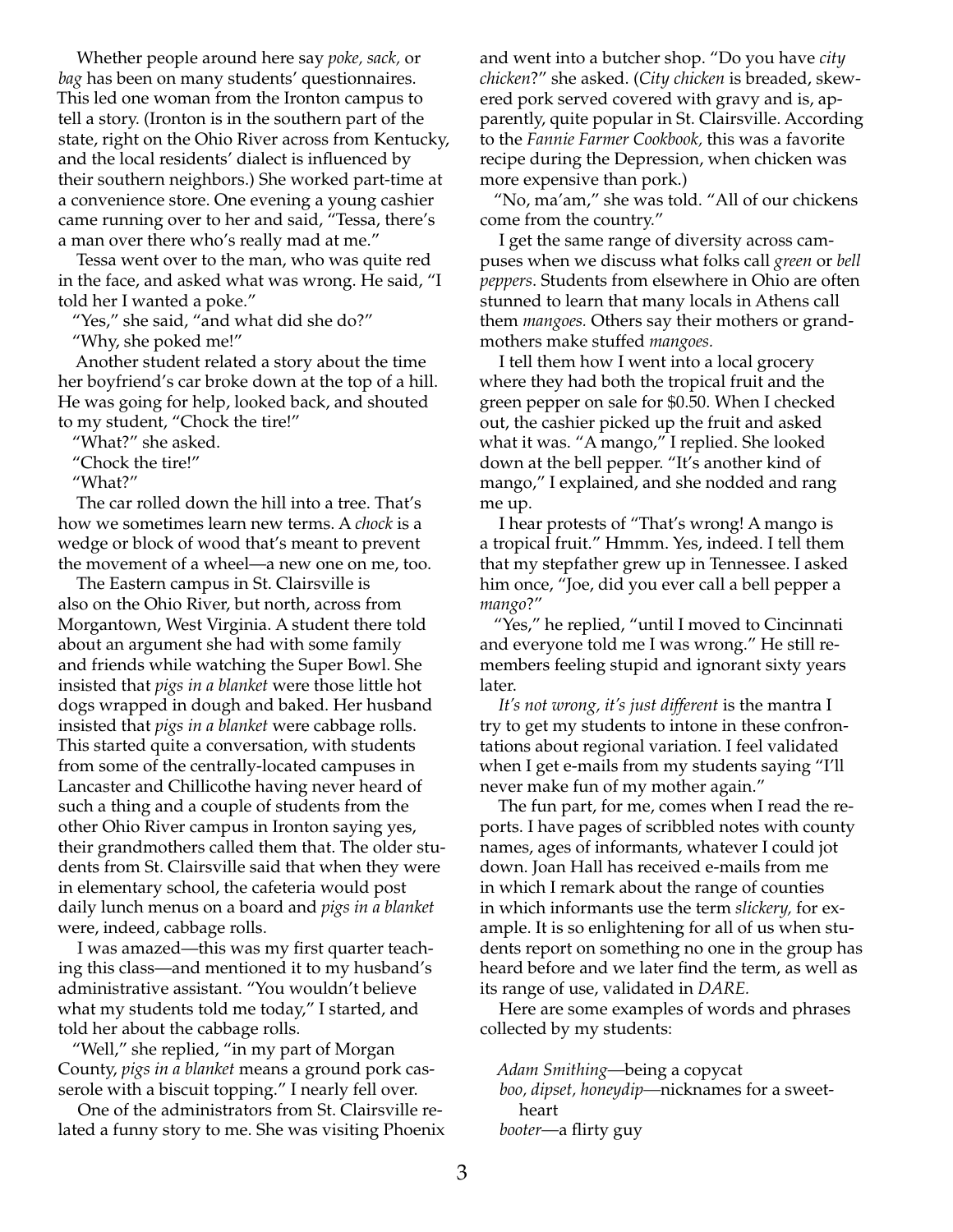*bottoms, downs*—nicknames for a bad part of town *bufa, heerymother—*nicknames for a grandmother *carry-in dinner, grab-and-gather—*a potluck meal *corduroy, washboard, road to Deliverance County* joking names for a back road *davenette—*a couch *death crow, dirty bird—*a vulture *frog-strangler, biddy-strangler—*a heavy rain *galluses—*suspenders *grinnies—*chipmunks *hippin, seat cover—*a diaper *hoopdie—*a broken-down car *in a skosh*—in a second *jakey—*a careless dresser *knuckledragger*—an awkward or clumsy person *lettuce corners—*the stemmy part of romaine lettuce *mess 'n' gom—*spontaneous, unplanned activity *mog—*to eat rapidly and noisily *outhouse lilies—*common orange day lilies *poochin'—*pregnant *rivels—*noodles *scallywags—*nonsense *sickbed baby*—a child conceived when the father was ill *sipsy—*a crybaby *sunny—*of milk: gone sour *Tennessee chicken—*meat from slaughtered pet rabbits *tree lawn, grass verge—*the strip of grass between the sidewalk and the road *whistle pig—*a groundhog *yard-ache—*an unruly child

It's my belief that not everyone has to go to college, and if people are comfortable in their lives and in their communities, who cares whether they say *The car needs washed* or if they call a stockpot a *kittle*? Language is so personal, and in Appalachia we deal with the stigma of being regarded as ignorant hillbillies. The last thing teachers should want to do is destroy the self-esteem of their pupils. I tell my students the story of a woman I knew in graduate school who grew up in the Portsmouth

**a**<br>**us**<br>**w** I'm enjoying reading Wallace Stegner's book about Powell's Grand Canyon expedition. He uses some unfamiliar words to me. 'Boodle' is one which was new. We looked it up in *DARE,* and ap-

preciated understanding it better. **"**<br>Carol R. Houston<br>San Rafael, California Carol R. Houston San Rafael, California

area of Ohio, not far from the Ironton campus on the Ohio River. Her family moved to northern Ohio when she was quite young. When she went to school, she pronounced something the way she had heard it pronounced her entire life, and was promptly placed in a special education class. Twenty-two years later, she remembers the humiliation she felt.

I do my best to make my students rejoice in the creative diversity of our regional dialects. Some people will probably fault me for not striving to get our teachers to crack down on dialectal variation and to make everyone speak the same. Let them fire me. I treasure messages from students such as the following, written by a young man from the Ironton campus:

"Thank you for the insight that you provided me with as a future teacher. Growing up in Southern Ohio, I have felt the implications of speaking with a distinct dialect from time to time. I would never want to hinder my students or make them feel any less proud of themselves because of the way that they speak. I want to portray an example of pride to my future students and help them to realize that they can succeed anywhere, regardless of speech. Our speech gives us character and uniqueness! Thanks for helping me to view dialect in a positive light!"

Ohio's dialect regions are varied and have obviously been influenced by the migration and settlement patterns of different population groups. I love what I've discovered in Appalachian Ohio and hope I've inspired my students to be both champions of their dialects and respectful and understanding of others'.  $\rightarrow$ 

*Stephanie Hysmith has always been interested in dialects and accents, having grown up in the multicultural Washington, D.C. area (and having listened to friends and family members who spoke with German, Polish, and British accents, not to mention her Oklahoma-born father). She has performed on stage as the mother in*  Brighton Beach Memoirs *(using a Brooklyn accent) and as various characters (all the ones with foreign accents) in* Spoon River Anthology. *While working on her M.A. in English at Ohio University, Stephanie took an introductory linguistics class and found her calling. She now has two Master's degrees, one in English and one in linguistics, and teaches two linguistics courses for the Department of English. When not entertaining Ohio University students with her renditions of various American accents, Stephanie enjoys gardening, quilting, singing, contra dancing, traveling, building Habitat houses, and volunteering at her local community center.*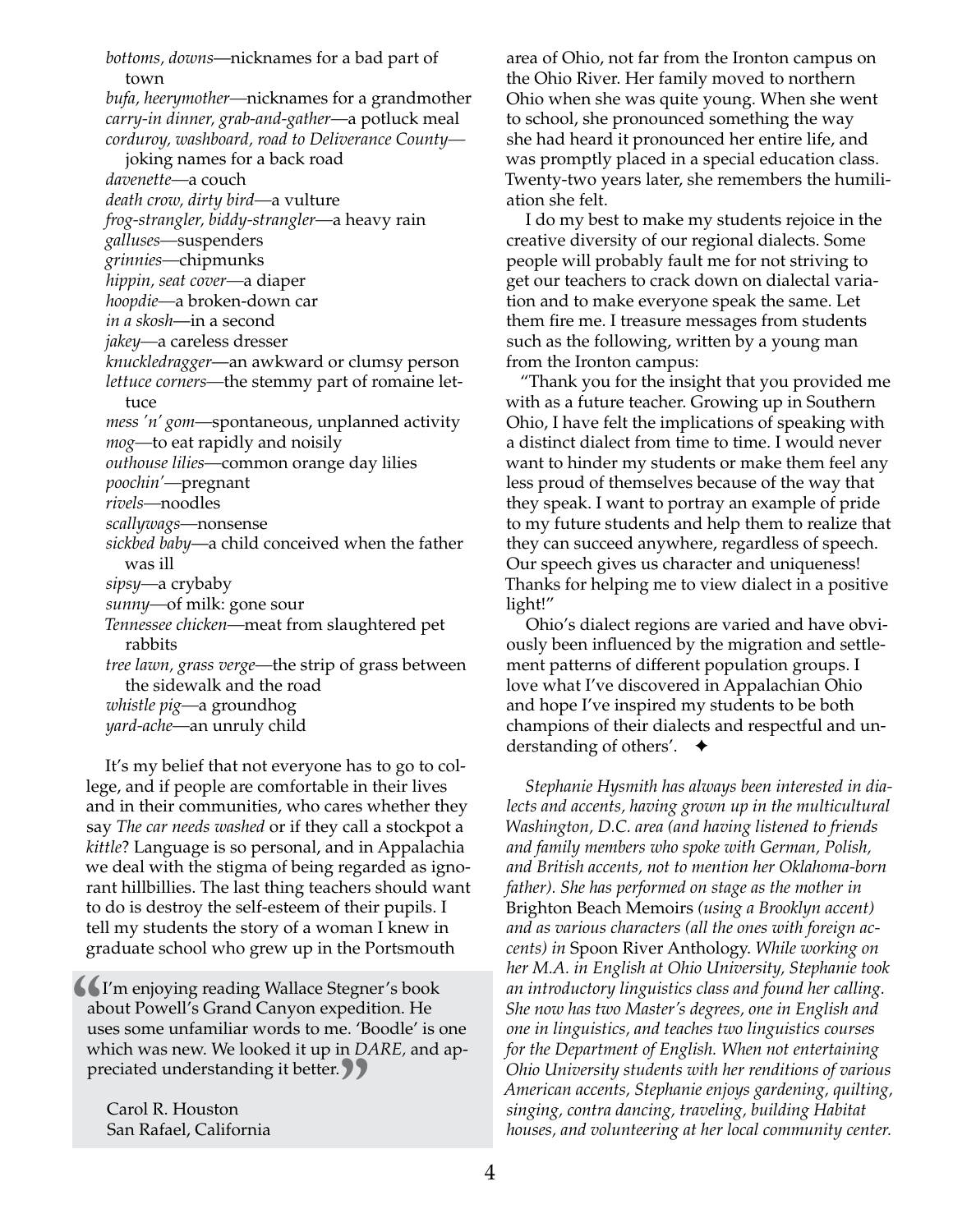# **CONTRIBUTORS TO** *DARE* **IN 2008**

The Dictionary of American Regional English is grateful for the support of these donors in 2008. Gifts were<br>received by the Dictionary of American Regional English Fund and the Frederic G. Cassidy DARE Fund. Because this is a national project, it is particularly meaningful that gifts were received from supporters in thirty-five states and the District of Columbia (and friends in Canada and France as well). Please consider joining the ranks of *DARE* contributors in 2009 by using the coupon on page 8.

#### *DARE* **Bascom Hill Contributor**

\$25,000 and above Franklin Philanthropic Foundation, IL The Andrew W. Mellon Foundation, NY National Endowment for the Humanities, DC National Science Foundation, DC UW Graduate School, WI Vital Projects Fund, Inc., NY

#### *DARE* **Lake Mendota Associate** \$10,000–\$24,999

John A. Shea, IL

#### *DARE* **Family Member** \$1,000–\$9,999

Gregory P. Alfus, IL John & Adele S. Algeo, GA John G. Bordie, TX Brittingham Fund, Inc., DE Connemara Fund, WY Furthermore, a program of the J.M. Kaplan Fund, Inc., NY Joan Houston Hall, WI Estate of Richard D. Maxwell, NY Wade T. & Mary Lu Wright Mitchell, GA New York Times Foundation, Inc., NY Grace Jones Richardson Trust, NC Charles T. & Anne Mulgrew Scott, WI Sidney Stern Memorial Trust, CA Sabrina A. Summers, AL

#### *DARE* **Circle of Friends** \$500–\$999

Michael P. Adams, IN Martha G. Blalock, WI Butterfly Foundation, NY Chevron Matching Gift Program, NJ Karen Cornwell & Kenneth Hammel, WI Mary E. McAndrews, WI Cynthia L. Moore, FL Robert H. Moore, VA George L. & Kathleen K. Schueppert, IL Virginia Schwerin, NY

# *DARE* **Supporter**

Up to \$499

Robert J. Alexander, PA Louie W. & Barbara Attebery, ID John J. & Barbara L. Augenstein, WI Richard W. & Julia R. Huttar Bailey, MI Karl Benghauser, MI Robert W. & Jean H. Bonar, CA Lloyd R. & Genevieve J. Bostian, WI Elizabeth Abell Brinkman, OH Susan P. Bryant-Kimball, NH Ronald R. Butters, NC Charlotte Cassidy, CT Claire M. Cassidy & John Rosine, MD Danielle Cassidy, CO H. Alexander Cassidy, CO Michael M. & Jacquelyn J. Cassidy, WI Nick Cassidy, CO Victor M. Cassidy, IL Genevieve Chaillou-Weber, France Joyce S. Cohrs, GA David Y. & Annabelle Collins, WI Alfred C. Cottrell, NC Vincent Dimarco, Canada Rosemary M. Dorney, WI Douglas W. Downey, IL Gary S. Dunbar, NY Connie Claire Eble, NC Richard H. Ekman, NJ Karen V.N. Ellis, VA Catherine L. Ellsworth, NY Harold Frederick Farwell Jr., NC Beverly J. Flanigan, WI Jack F. Foster, FL Donald F. & Nancy Gaines, WI Godfrey L. & M. Irene Gattiker, PA Eugenia C. Gengler, AZ Betty Ruth George, AK E. Ward Gilman, MA Kathleen Glaser, TN James A. Graham, MN L. Kenneth & Elizabeth D. Hammond, GA Orin K. Hargraves, MD Dolores R. Harris, DC Michael M.T. & Carol H. Henderson, KS Standish & Jane N. Henning, WI Lynn H. Huber, FL Julia A. Ihlenfeldt, WI Telise Johnsen, WI Barbara Johnstone, PA Mary S. Kamps, WI Ellin M. Kelly, IL Christopher & Margaret Kleinhenz, WI

Constance K. Knop, WI William A. Kretzschmar Jr., GA John & Ginny Moore Kruse, WI Sidney Landau, NY Robert G. & Nancy W. Lewis, WI Huei-Shiuan Liau, MD Cosima V. Lyttle, GA Jane & Louis J. Maher Jr., WI Beverly A. McGraw, VA Janet L. & Thomas C. Monk, WI Robert M. Moore, OH Sherrill J. Munson, WI Maureen A. Nery, SC Patricia T. O'Conner & Stewart N. Kellerman, CT Joan A. Paulson, WI Jack O. Pfister, WI Pitney Bowes Corporation, DC Terry Pratt, Canada Dennis R. & Carol Preston, OK Douglas Quine, CT Peter S. Rahko, WI Mary J. Resnik, MD Kenneth A. Robb, OH Andrew A. Rossbach, MD Eric R. & Nancy T. Rude, WI Wilbert and Genevieve Schauer Foundation, Inc., FL Yvonne J. Schofer, WI Royal C. Schomp, MD Phyllis Lathrope Schwahn, WI Leslie J. Scott, OH Steven K. & Alice J. Sedgwick, WI Michael C. Shapiro, WA Ann W. Sharp, SC Connie L. Shehan, FL Roger W. Shuy, MT John M. Smith, WI Anne J. Stone, MD Edwin Swillinger, CA Judith A. Taylor, WI John Tinkler, TN Richard P. Vacca, MA Patricia A. VanDyke, MO Barbara J. Vass, WI Nancy E. & John G. Webster, WI Joseph J. Wiesenfarth, WI Anna M. Williams, WI Rosalind Woodward, WI George T. Wright, AZ Bettie Zillman, WI Ernest G. ZumBrunnen, CA Arnold M. Zwicky, CA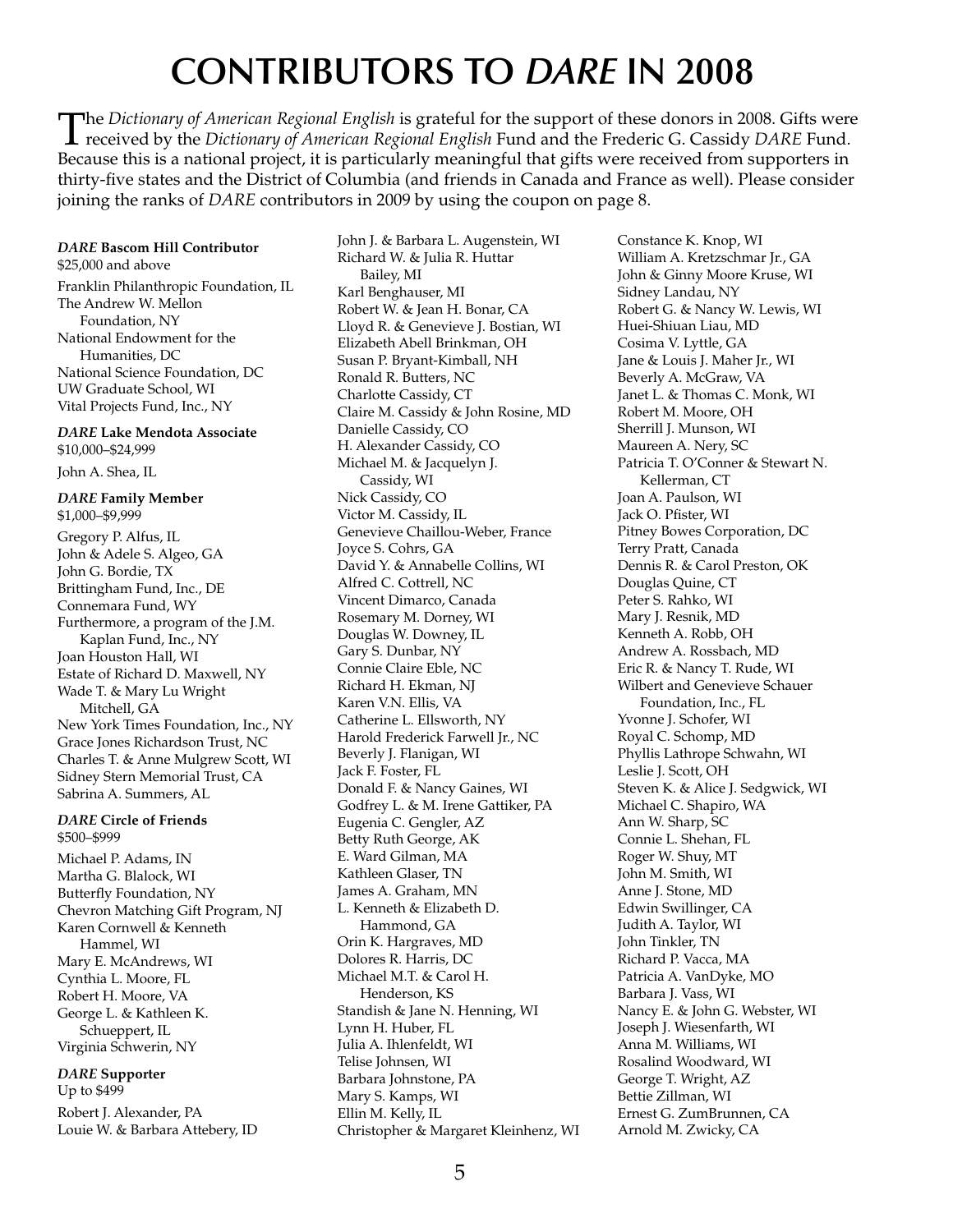# **Coming in Volume V**

| squizzle (up)  | To wrinkle, contort, shrivel.<br>(Chiefly NEng)                                                                                      |
|----------------|--------------------------------------------------------------------------------------------------------------------------------------|
| swimmy-headed  | Dizzy. (Sth, S Midl)                                                                                                                 |
| three-foot     | A three-footed stand for a large<br>kettle. (PA)                                                                                     |
| twitch         | In logging: to drag (a log).<br>(Chiefly NEng)                                                                                       |
| upscuddle      | A noisy quarrel; a disturbance,<br>tumult. (Chiefly sAppala-<br>chians)                                                              |
| whet           | A turn, try, spell of activity; an<br>indefinite interval of time.<br>(Sth, S Midl)                                                  |
| whew           | To hurry, bustle about. (Chiefly<br>NEng)                                                                                            |
| which          | What? Pardon me?-used to re-<br>quest the repetition of some-<br>thing improperly heard or<br>understood. (Sth, S Midl)              |
| whiffle        | A crew haircut. (Chiefly eMA)                                                                                                        |
| whiffler       | The goldeneye duck. (Chiefly<br>MD, VA)                                                                                              |
| whirlygust     | A whirlwind. (Esp NC, TN)                                                                                                            |
| whoop-and-hide | Hide-and-seek. (Chiefly Sth, S<br>Midl)                                                                                              |
| whoopensocker  | Something extraordinary of its<br>kind; a stiff drink. (WI)                                                                          |
| whop over      | To collapse, tumble, flop. (NEng)                                                                                                    |
| whore's egg    | A sea urchin. (ME)                                                                                                                   |
| willywags      | Tangled underbrush; an area<br>covered with such under-<br>brush; a remote, sparsely in-<br>habited area. (Chiefly nNEng,<br>esp ME) |
| winkle-hawk    | A right-angled tear in cloth; a<br>rip or cut. (Chiefly Hudson<br><b>River Valley)</b>                                               |
| winter potato  | A stone that has been heaved<br>to the surface of a field by<br>freezing and thawing of the<br>ground. (WI)                          |

# *DARE* **in the Limelight in Europe**

While in Europe over the holidays to visit her<br>son, who is teaching English in Austria on a Fulbright Fellowship, Senior Editor Luanne von Schneidemesser accepted invitations to give guest lectures on *DARE* at two universities in Germany and one in Norway.

At the University of Potsdam, one of six universities participating in the Language Variation in Northern Germany project, she spoke to an enthusiastic audience of linguists about "Regionalität im *DARE*."

Moving on to Oslo, Luanne met with the staff of the *Norsk Ordbok,* the definitive dictionary of Norwegian, for which collecting started in 1930. All early material has been digitized, and a corpus of Nynorsk (the more modern of the two standard written varieties of the Norwegian language) developed for editorial use. Here Luanne's audience was particularly interested in the more technical details of *DARE*'s structure and production. Four of the projected twelve volumes of the *Norsk Ordbok* have been published, and more are in press; with increased funding from a government grant, the dictionary unit was expanded in 2002 to facilitate completion of the dictionary in 2014 to help celebrate the bicentennial of the Norwegian constitution. (Unlike *DARE*, the *Norsk Ordbok* is fully funded by the Norwegian government.)

Luanne unfortunately slipped on the ice shortly before her scheduled departure from Oslo, shattering her elbow. Despite receiving excellent medical care in Norway (as well as invaluable, gracious assistance from lexicographer Dagfinn Worren and his wife, Ingeborg Kongslien), Luanne had to cancel her scheduled talk at the University of Aachen and return to Madison for surgery. She reports very slow but steady progress as she works at regaining full range of motion in her injured arm.  $\rightarrow$ 



*Luanne von Schneidemesser in the* Norsk Ordbok *offices*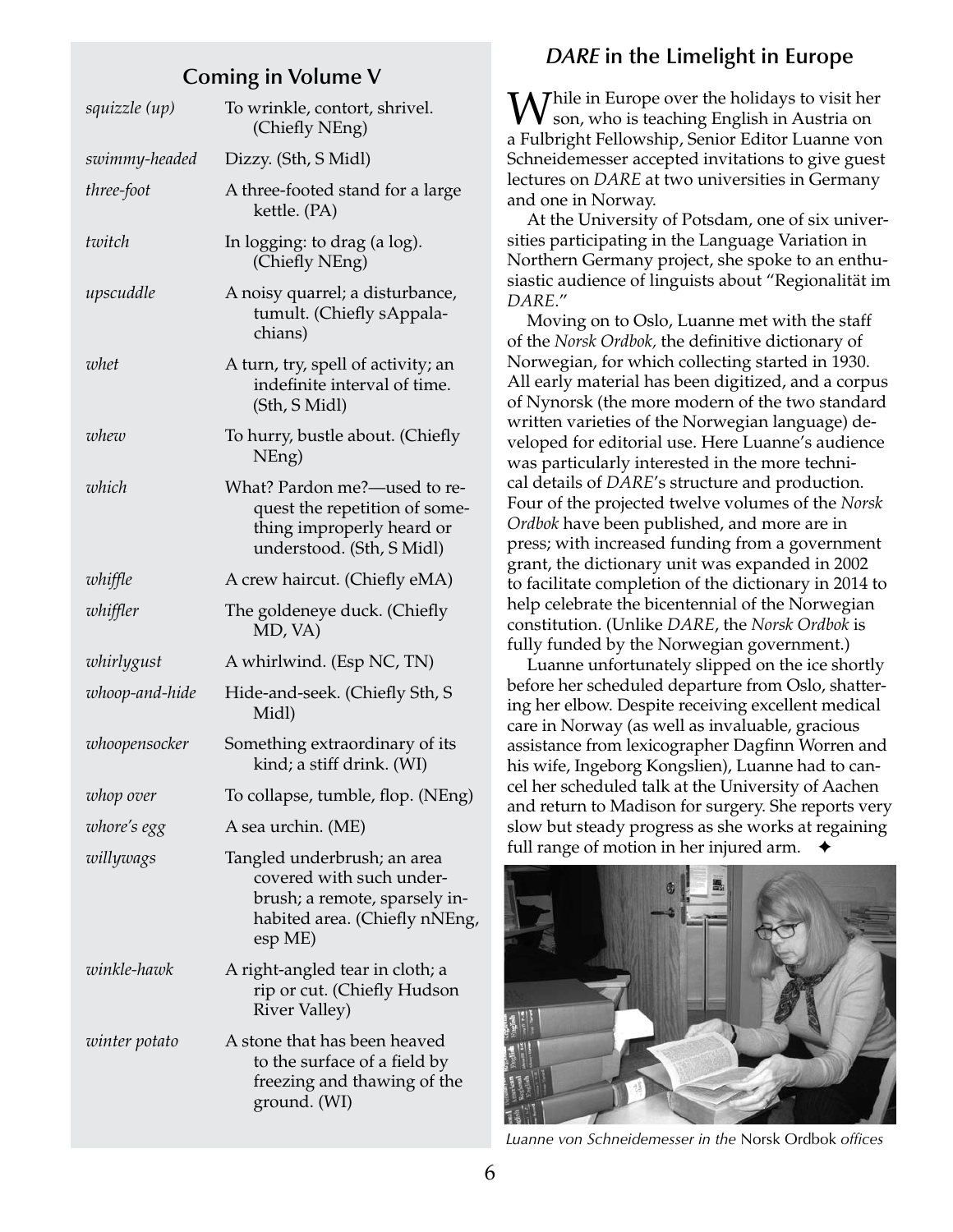

# **Where Are They Now?**

Berit Givens began volunteering for *DARE* in the summer of 2000, while pursuing a Ph.D. in mathematics at UW–Madison. After completing her dissertation (entitled *Hypergraphs and Chromatic Numbers, with Applications to the Bohr Topology*) in 2003, she accepted a teaching position in the Department of Mathematics at California State Polytechnic University, Pomona, where she is currently an assistant professor (and has recently applied for tenure).

Since moving to California, Berit and her husband, Mark, have become the parents of two children—son Trygve is three, and daughter Annika is eighteen months old.

The Givens family stopped by the *DARE* offices on a recent visit to Madison, and Berit shared some reminiscences of her days at the *Dictionary*  with Beth Gardner.

**Q:** What initially brought you to *DARE*?

**A:** I had taken a couple of years off from any sort of volunteer work and felt like I needed to find something to do. When I flipped through the list of volunteer opportunities, *DARE* caught my eye. I had a boyfriend in high school who received the first volume as a Christmas gift one year, and we had spent many hours leafing through it. I'd had no idea up until then that *DARE* was housed at the UW.

**Q:** What did you like best about volunteering at *DARE*?

**A:** My favorite thing was to look through all the written accounts of the oral interviews. It's fun to see the actual handwriting of the people who conducted all those interviews. It was especially fun when the interviewee had some long story or response to a question. I thought listening to some of the old tapes was fun, but I found it very difficult, too. I don't have a very good ear for understanding some of the thick accents, especially some Southern accents.

**Q:** What do you especially enjoy about living in California (other than escaping Wisconsin winters)?

**A:** Well, my first answer was going to be "escaping Wisconsin winters"! The number-one thing, though, is my family and friends. My parents live only about two hours' drive away, and my in-laws are just ten minutes away. Since we've had kids, they've been lifesavers. I can't imagine trying to raise children far away from these support systems. I also love the diversity here. Cal Poly is about 30% White, 30% Asian-American, 30% Hispanic/Latino, and 10% African-American. I enjoy interacting with people from so many different backgrounds.

**Q:** What do you like most about teaching at the university level? What are your areas of research?

**A:** I like that I get to teach topics that are new to me, so that I'm always learning something new, too. This quarter I'm teaching a course on graph theory, which is something that I have neither taught nor taken a course in before. When I finished my Ph.D. at Madison, my area of research was topology and set theory. I've pretty well left that behind now, and am focusing on algebra and semigroups.

**Q:** What do you and your family like to do in your leisure time?

**A:** With a three-year-old and a one-year-old, we mainly just run around like crazy. The kids love to read books (*Go, Dog. Go!* is a favorite). We go for walks on campus to see the cows and horses—Cal Poly is one of the few agricultural areas left around here. We also go to the zoo regularly.  $\rightarrow$ 

I look forward to completing my collection of *DARE*. I was class of 1953 [at the University of Wisconsin–Madison] and proud to say I had clas with Helen White—in her purple dresses! *DARE*. I was class of 1953 [at the University of Wisconsin–Madison] and proud to say I had classes

with Helen White—in her purple dresses! **"> ">**<br>Emmy Lou Anderson<br>Charleston, South Carolina Emmy Lou Anderson Charleston, South Carolina